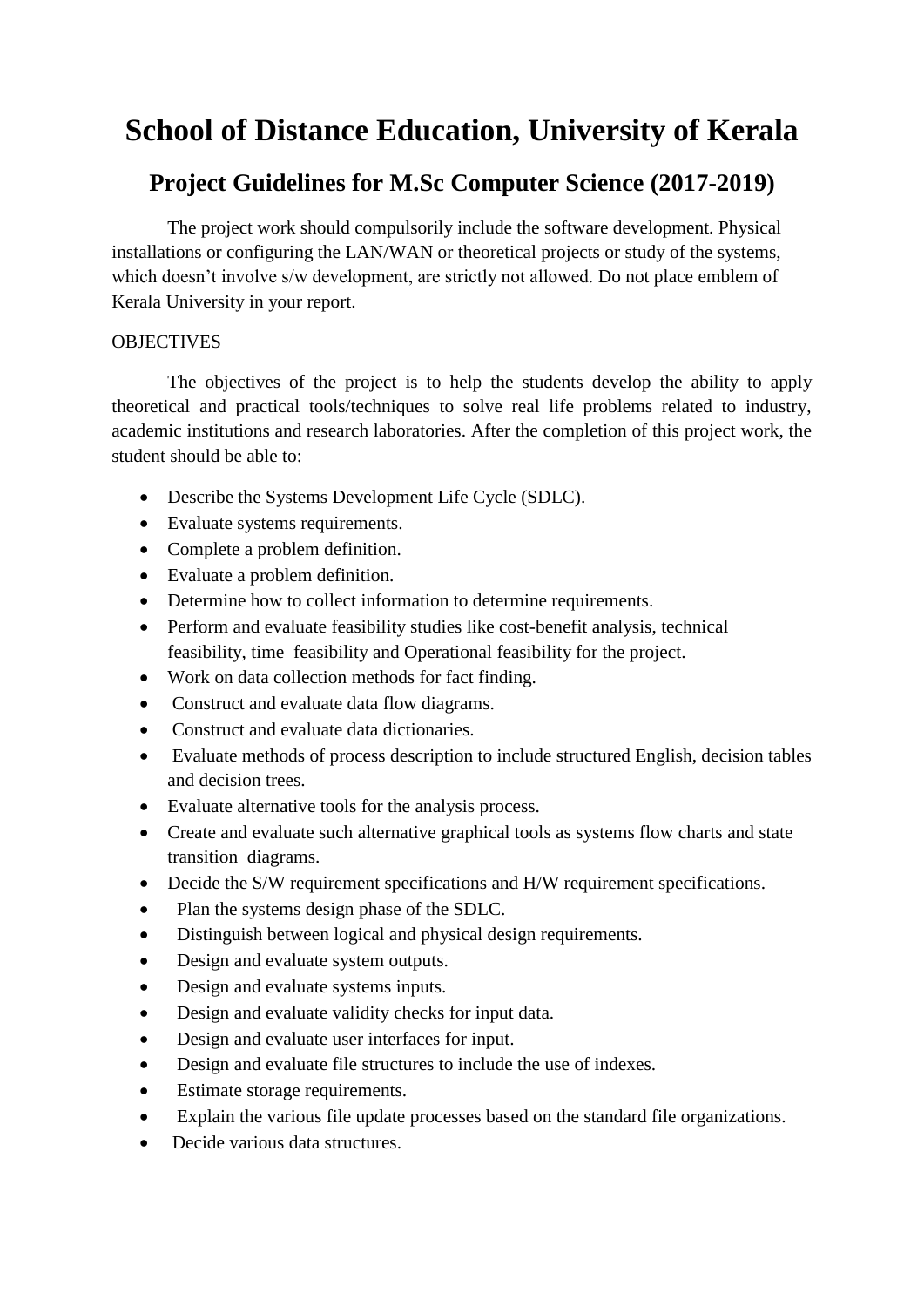- Construct and evaluate entity-relationship (ER) diagrams for RDBMS related projects.
- Perform normalization for the un-normalized tables for RDBMS related projects.
- Decide the various processing systems to include distributed, client/server, online and others.
- Perform project cost estimates using various techniques.
- Schedule projects using both GANTT and PERT charts.
- Perform coding for the project.
- Documentation requirements and prepare and evaluate systems documentation.
- Perform various systems testing techniques/strategies to include the phases of testing.
- Systems implementation and its key problems.
- Generate various reports.
- Be able to prepare and evaluate a final report.
- Brief the maintenance procedures and the role of configuration management in operations.
- To decide the future scope and further enhancement of the system.
- Plan for several appendices to be placed in support with the project report documentation.
- Work effectively as an individual to produce correct, efficient, well organized and documented programs in a reasonable time.
- Recognize problems that are amenable to computer solutions, and knowledge of the tools necessary for solving such problems.
- Develop of the ability to assess the implications of work performed.
- Get good exposure and command in one or more application areas and on the software
- Develop quality software using the software engineering principles.
- Develop of the ability to communicate effectively.

## **Type of the Project**

The majority of the students are expected to work on a real-life project preferably in some industry/ Research and Development Laboratories/Educational Institution/Software Company. Students are encouraged to work in the areas listed at the end. However, it is not mandatory for a student to work on a real-life project. The student can formulate a project problem with the help of her/his Guide and submit the project proposal of the same. Approval of the project proposal is mandatory. If approved, the student can commence working on it, and complete it. Use the latest versions of the software packages for the development of the project.

## **Steps involved in the project work**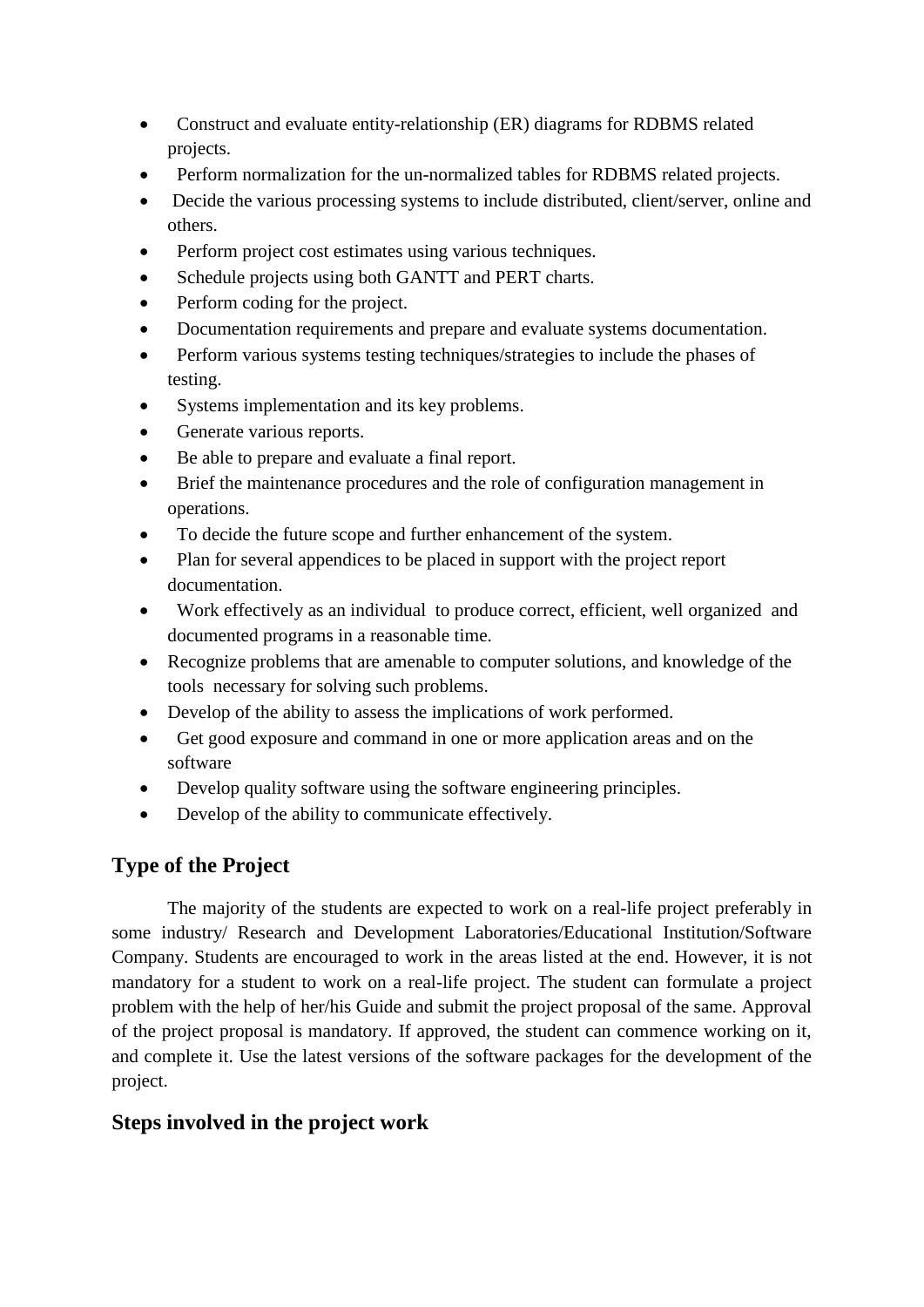The complete project work should be done by the students only. The role of guide should be about guidance wherever any problem encounters during project.

The following are the major steps involved in the project, which may help you to determine the milestones and regulate the scheduling of the project: Select a topic and a suitable guide.

- Prepare the project proposal in consultation with the project guide.
- Submit the project proposal along with the necessary documents to the Coordinator as per the schedule.
- Receive the project approval letter from the co-ordinator
- Carry out the project-work.
- Appear for internal assessment as suggested by the coordinator.
- Prepare the project report.
- Submit the project report to the Coordinator concerned
- Appear for the viva-voce as per the intimation by the Controller of Examinations of Kerala University.

## **Project Approval** :

Project Approval/Non-approval letter should be collected from SDE as per project schedule .The date will be informed through website/sms/press release .

Resubmission of the project proposal in case of non-approval: In case of non-approval, the suggestions for reformulating the project will be communicated to you. The revised project synopsis along with a new proforma, should be re-submitted along with a copy of the earlier synopsis and non-approval project proposal proforma in the next slot. If the students want to change the project topic or software or the project guide, they may do so and can submit a fresh project proposal.

## **Project Proposal Formulation**:

The project proposal should be prepared in consultation with your guide. The project proposal should clearly state the project objectives and the environment of the proposed project to be undertaken. The project work should compulsorily include the software development. The project proposal should contain complete details in the following form: Proforma for Approval of Project Proposal duly filled and signed by the students and the Project Guide with date, Institution/Company profile (max of 2 pages), Performa of guide in the company/institution mentioning the experience in industry, Synopsis of the project proposal (8-10pages) covering the following aspects:

(i) Title of the Project.

(ii) Introduction and Objectives of the Project.

(iii) Project Category (RDBMS/OOPS/Networking/Multimedia/Artificial Intelligence/Expert Systems etc.).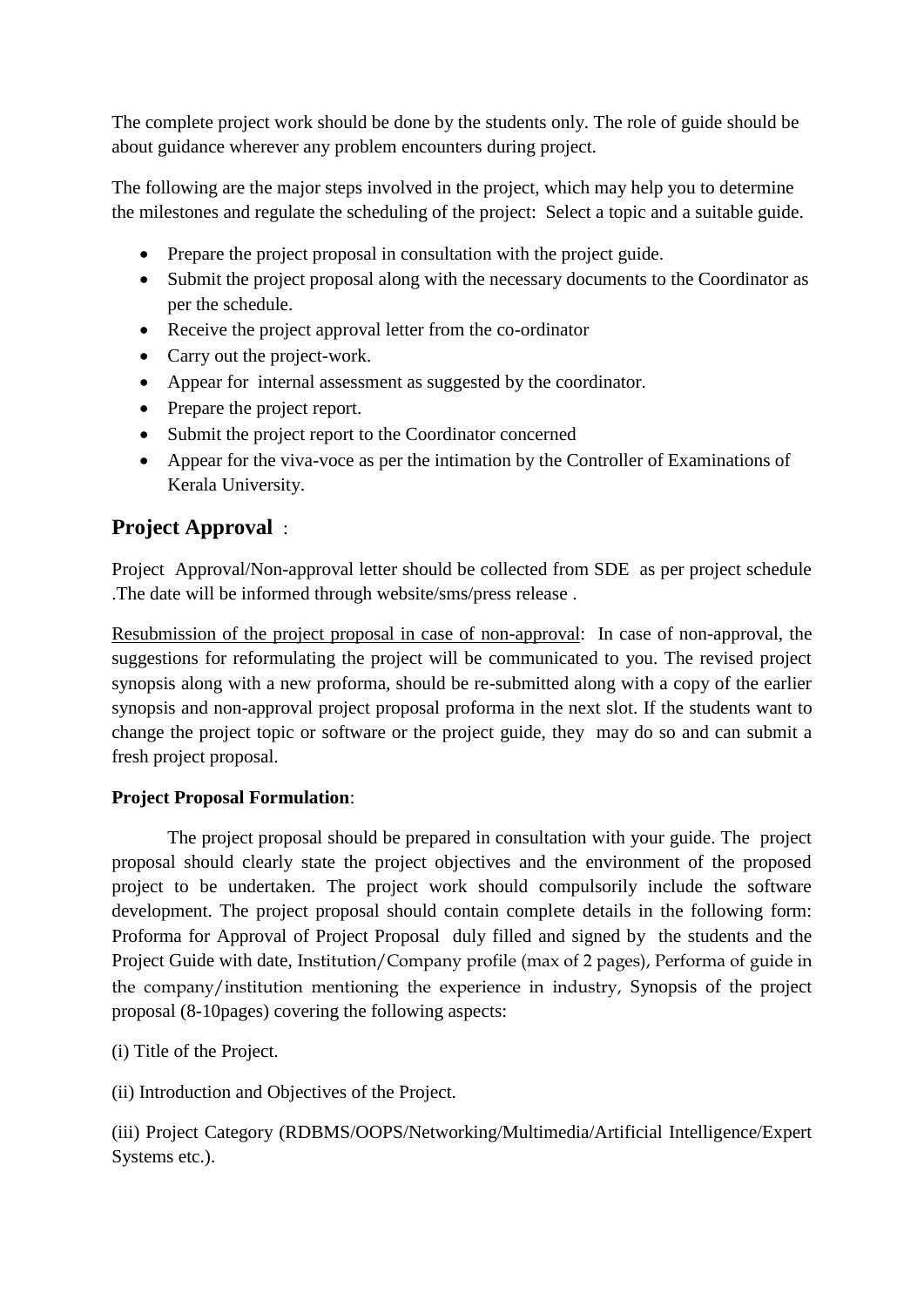(iv) Tools/Platform, Hardware and Software Requirement specifications.

(v) Problem Definition, Requirement Specifications (Detailed functional Requirements and Technical Specifications), Project Planning and Scheduling (Gantt chart and PERT chart).

(vi) Scope of the solution.

(vii) Analysis (Data Models like 0, 1 and 2 level DFDs, Complete ER Diagrams with cardinality, Class Diagrams etc. as per the project requirements).

(viii) A complete Database and tables detail with Primary and Foreign keys, and proper constraints in the fields (as per project requirements)

(ix) A complete structure which includes: Number of modules and their description to provide an estimation of the student's effort on the project. Along with process logic of each Module, data Structures as per the project requirements for all the modules, Process Logic of each module, implementation methodology, List of reports that are likely to be generated.

(x) Overall network architecture (if required for your project)

(xi) Implementation of security mechanisms at various levels

(xii) Future scope and further enhancement of the project.

(xiii) Bibliography

In case the students require any project trainee letter from the University for doing a project in any organization/software company, they can get a "Project Trainee letter" attested by the Director School of Distance Education.

Please ensure that at any given point of time, a guide should not provide guidance for more than 10 M.Sc Computer Science students of School of Distance Education, University of Kerala.

## **POINTS TO REMEMBER WHILE PREPARING THE PROJECT REPORT**

Project Report Formulation: The project report should contain the following:

- (i) Copy of the Approved Proforma and Project approval letter.
- (ii) Project documentation.
- (iii) A CD consisting of the executable file(s) of the complete project should be attached on the last page of the project report. The students needs to retain the identical copy of the CD that should be carried while appearing for the viva-voce along with the project report.
- (iv) The project documentation may be about 100 to 125 pages (excluding coding). The project documentation details should not be too generic in nature. Appropriate project report documentation should be done, like, how you have done the analysis, design, coding, use of testing techniques/strategies, etc., in respect of your project. To be more specific, whatever the theory in respect of these topics is available in the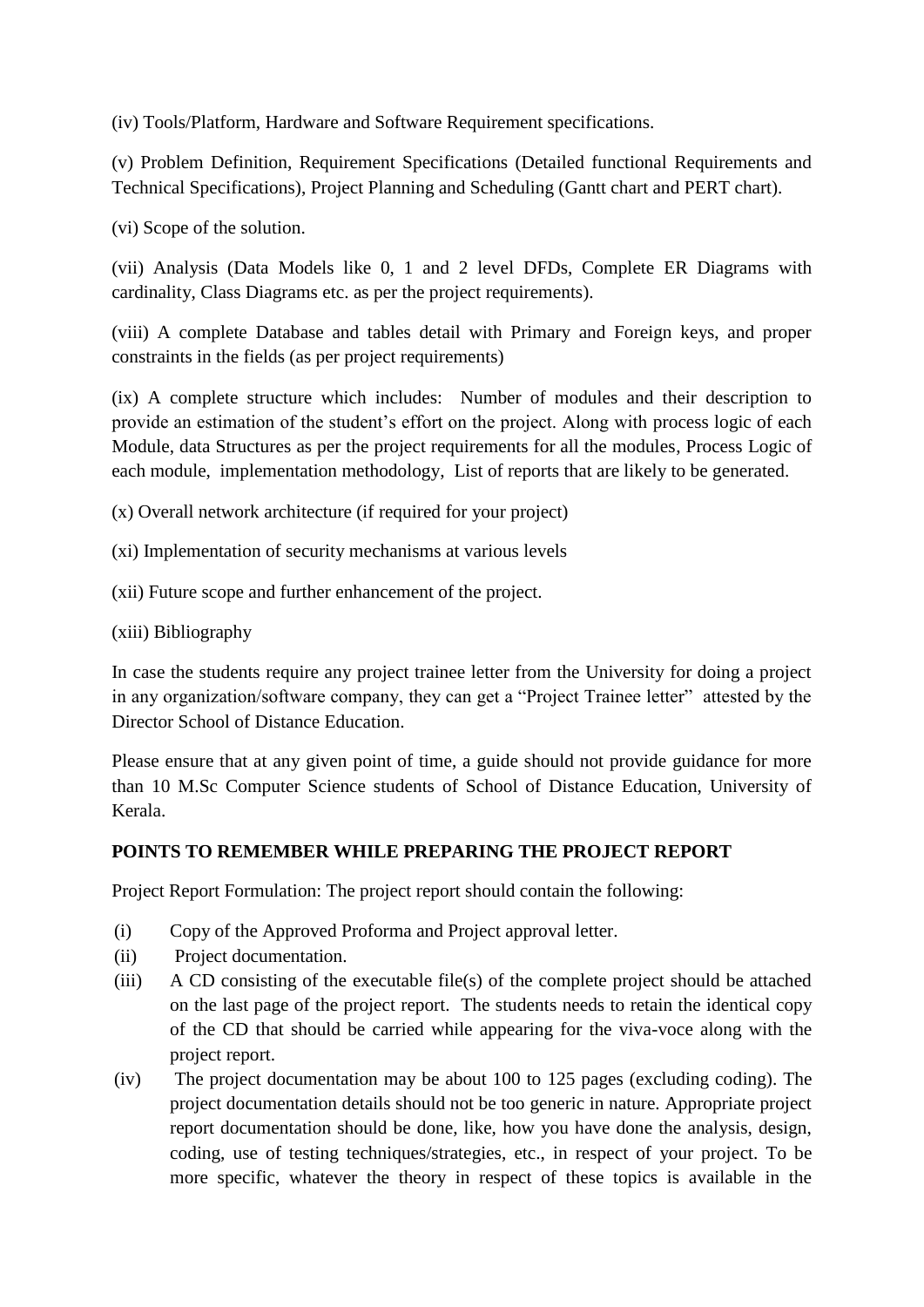reference books should be avoided as far as possible. The project documentation should be in respect of your project only. The project documentation should include the topics given below. Each and every component shown below carries certain weightage in the project report evaluation.

- Table of Contents/Index with page numbering
- Introduction/Objectives
- System Analysis
	- 1) Identification of Need
	- 2) Preliminary Investigation
	- 3) Feasibility Study
	- 4) Project Planning Project Scheduling (PERT Chart and Gantt Chart both)
	- 5) Software requirement specifications (SRS)
	- 6) Software Engineering Paradigm applied
	- 7) Data models (like DFD), Control Flow diagrams, State Diagrams/Sequence diagrams, Entity Relationship Model, Class Diagrams/CRC

Models/Collaboration Diagrams/Use-case Diagrams/Activity Diagrams depending upon your project requirements

- System Design
	- 1) Modularisation details
	- 2) Data integrity and constraints
	- 3) Database design, Procedural Design/Object Oriented Design
	- 4) User Interface Design
	- 5) Test Cases (Unit Test Cases and System Test Cases)
- Coding
	- 1) SQL commands for (i) database creation (along with constraints), (ii) data insertion in tables and (iii) access rights for different users.
	- 2) Project Coding
	- 3) Comments and Description of Coding segments
	- 4) Standardization of the coding
	- 5) Code Efficiency Error handling
	- 6) Parameters calling/passing
	- 7) Validation checks
- Testing
	- 1) Testing techniques and Testing strategies used
	- 2) Testing Plan used
	- 3) Test reports for Unit Test Cases and System Test Cases
	- 4) Debugging and Code improvement
- System Security measures (Implementation of security for the project developed)
	- 1) Database/data security
	- 2) Creation of User profiles and access rights
- Cost Estimation of the Project along with Cost Estimation Model
- Reports (sample layouts should be placed)
- Future scope and further enhancement of the Project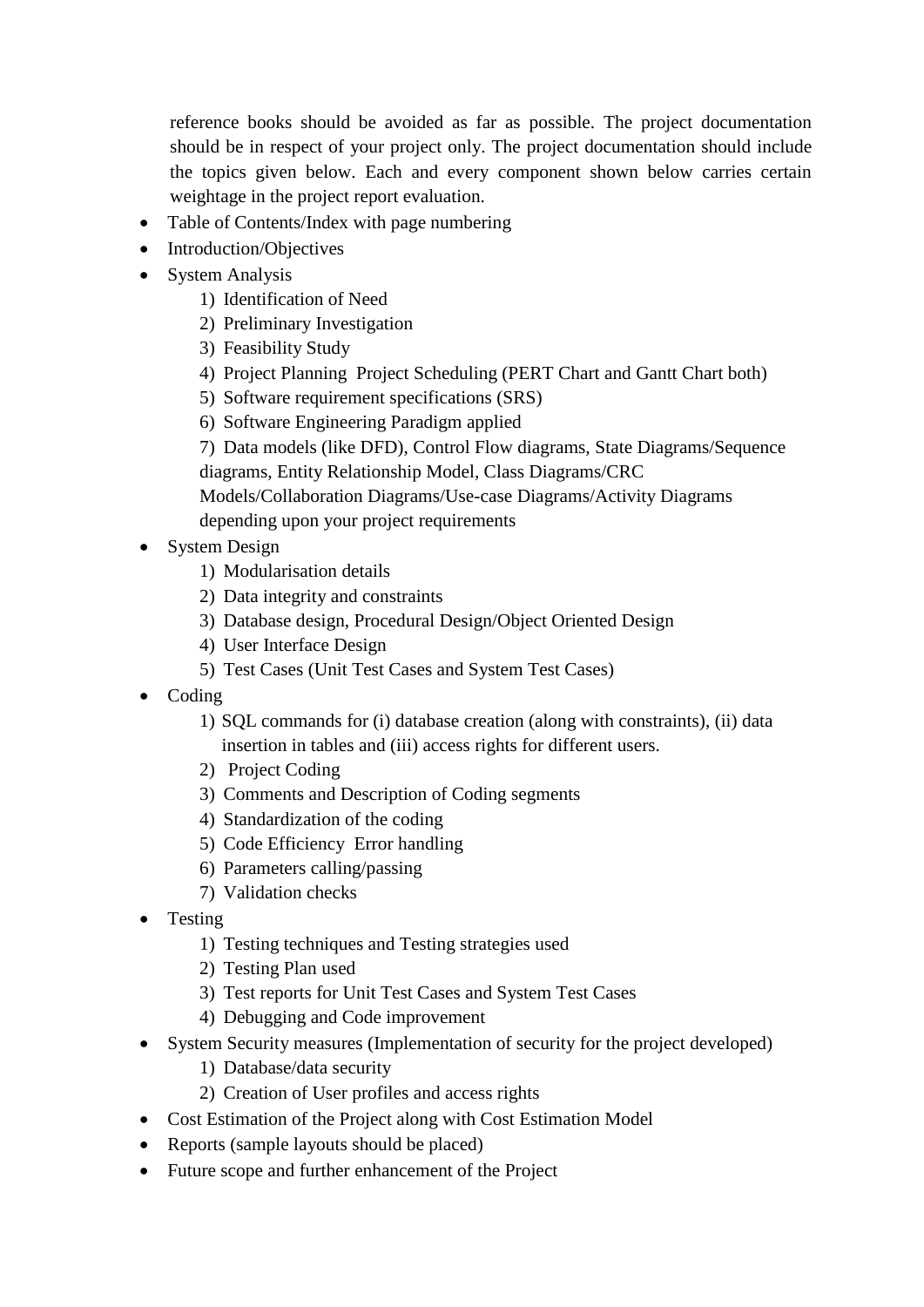- Bibliography
- Appendices (if any)
- Glossary.
- $\bullet$  Should attach a copy of the CD containing the executable file(s) of the complete project.

The project report should normally be printed with single line spacing on A4 paper (one side only). All the pages, tables and figures must be numbered. Tables and figures should contain titles. If any project report is received in the absence of the approved project proposal proforma (in original), project approval letter and CD will be summarily rejected. Through out the project report, the title of the project should be the same as per the approved synopsis. Signature of the Project Guide in the Certificate should match with the signature in the Project Proposal proforma also. One copy of the original project report in the bound form along with the CD (containing the executable file(s) of the project should be enclosed in the last page) is to be submitted at School of Distance Education as University copy. It should contain the original proforma and project approval letter. If it is not possible to produce the source code due to the internal regulations of the institution (separate certificate from the institution should be provided in the report stating the inconvenience), enough pseudo code and executable application should be attached. A photocopy of the project report is not acceptable for submission. Each student should possess his/her copy of project report. But the project should be comprehensive enough. Completely identical project synopsis and/or project reports are not allowed. Each student has to undergo all the phases/stages of the software project development life cycle. Violation of these project guidelines may lead to the rejection of the project at any stage.

Students should pay Rs 500 as project guidance fees to the University cash counter and the fee receiept should be submitted at ACADEMIC II Section of SDE. A copy of fee receipt should be submitted to coordinator along with Report submission. Student should be involved in each and every phase of Project Development. If it is found that student is not involved in any phase for example coding phase, it may lead to the rejection/disqualifying of the project at any stage.

Each and every component of the project work and the viva voce carries its own weightage, so the student needs to concentrate on all the sections given in the project report formulation. In this section, we have given a few general parameters as checkpoints for the assessment of any software development project. You can note these points and emphasise them during the project report preparation and examination. Basically, assessment will be based on the quality of your report, the technical merit of the project and the project execution. Technical merit attempts to assess the quality and depth of the intellectual effort, you have put into the project. Project execution is concerned with assessing how much work you have put in. Analysis in Project planning include cost estimation and project scheduling. The Cost and efforts estimation is to be done with the help of functional point analysis or other similar methods. The project scheduling is identified with: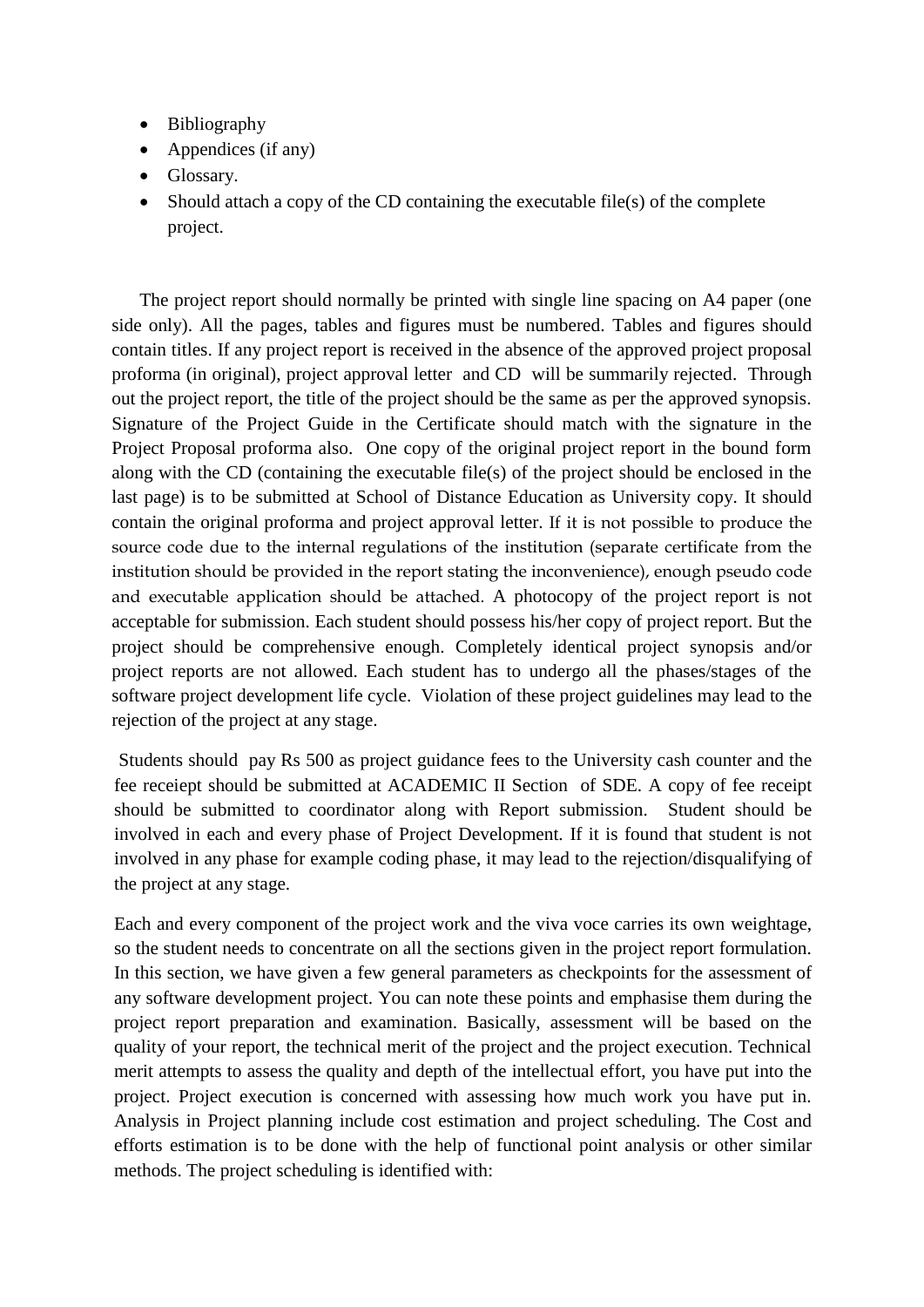- (i) PERT chart: Proper decomposition of stages, and
- (ii) Gantt chart: Time, line structure and validity of chart.

You may know that the software requirement specification (SRS) document is one of the important documents of your project. The indicators for SRS document is whether you have used some standardisation like IEEE standards or any other international standard, or whether your SRS has a proper structure based on sound software engineering concepts or it is given in a running text. Project analysis for DBMS/Application development projects should contain the ER diagram, Data Flow Diagram and Data Dictionary, so you should include these with the following requirements. However, for other categories of project you should prepare class diagrams, behaviour model and/or state transition diagram and details of various data structures used.

**The Entity Relationship diagram (ER Diagram)** should have proper symbol of attributes, entities, relationships, cardinality mentioned, and Relationship of ER diagram to SRS with strong association.

**Data Flow Diagram (DFD)**: All Data flow should be levelled and should have proper input and output. Relationship of data flow to data dictionary Context Diagram, Level 1 and Level 2.

**Data Dictionary:** It should explain each entity and relationship in ER diagram and data flow in DFD.

#### **Design** :

Project design should include the desired features and operations in detail, including user interface design, program structure, schema design and normalised tables and data integrity and constraints.

You should include them with the requirements given below:

Program Structure: It should have the proper modularisations of software and specification of each module.

Schema Design and Normalised Tables: Normalise the table to minimum 3NF. If any demand of Demoralisations clearly explain the reasons.

 Data Integrity and Constraints: Explain the referential diagram. Define entity integrity, which should include keys, alternate keys and other keys, value constraints and ranges.

Procedural Design: Explain using Flowchart / Pseudo code / PDL.

 User Interface Design: Coherence with dataflow and processor; Consistency of interface and naming convention. Validation checks should be kept wherever necessary.

Architecture: Program architecture and explanation on suitability of data structure used.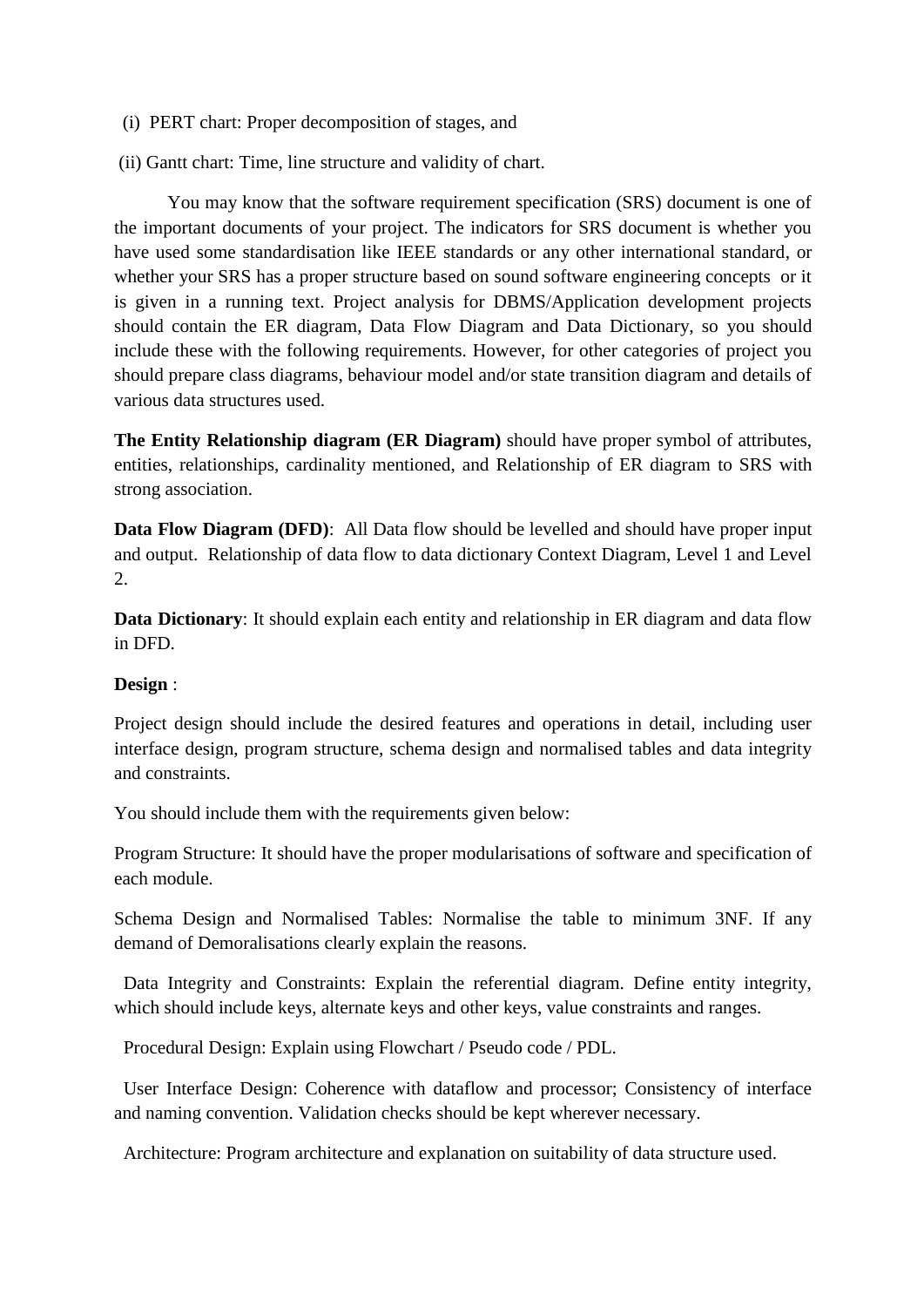## **Coding**

Coding phase of software development includes different activities like refining the algorithms for individual components, transferring the algorithms into a programming language (coding) translating the logical data model into a physical one and compiling and checking the syntactical correctness of the algorithm with these activities. You should include the comments and description in code, use the standardisation in coding, use the methodology for error handling and security implementation. These parameters ensure software quality and reliability.

You should include them with the requirements given below:

**Comments and Description**: Should have comments with functional description which include the input, output, total function calls to/from other functions, function parameters, description of main variables, Data type, logic description, etc.

**Standardisation of Coding:** Use of naming convention of variable and functions, nested depth, naming constant, use of data structure and style.

**Error Handling**: Explain exceptions handling and conditional checking.

**Parameter passing and calling**: Check the technique used for this purpose, how it optimises the coding.

**Security Mecahnisms**: Maintain confidentiality, integrity and authorisation according to the requirement and needs of the system. Also maintain database level security, use of Views, use of revoke and grant, user and access rights and ensure steps taken against hacking of the system.

## **Testing**

Testing is a process of devising a set of inputs to a given piece of software that will cause the software to exercise some portion of its code. The developer of the software can then check if the results produced by the software are in accordance with his or her expectations. It includes, number of activities such as correcting syntactically and semantically erroneous system components, detecting as many errors as possible in the software system, and assuring that the system implementation fulfils system specification. It ensures the quality, efficiency and reliability of the software, which is measured by the testing methodology and techniques used for unit, integrated, system testing etc. The testing should not be too generic containing only definitions. You should give all the test case designs, reports and results of test cases for unit, integrated, system testing etc. How debugged your code is and what actions you have taken to improve the code, must, be explained. Good testing can be measured by criteria such as correctness, reliability, user friendliness, maintainability, efficiency and portability of software.

**System Security Measures** : The student should clearly emphasize the various levels of security measures implemented in the project.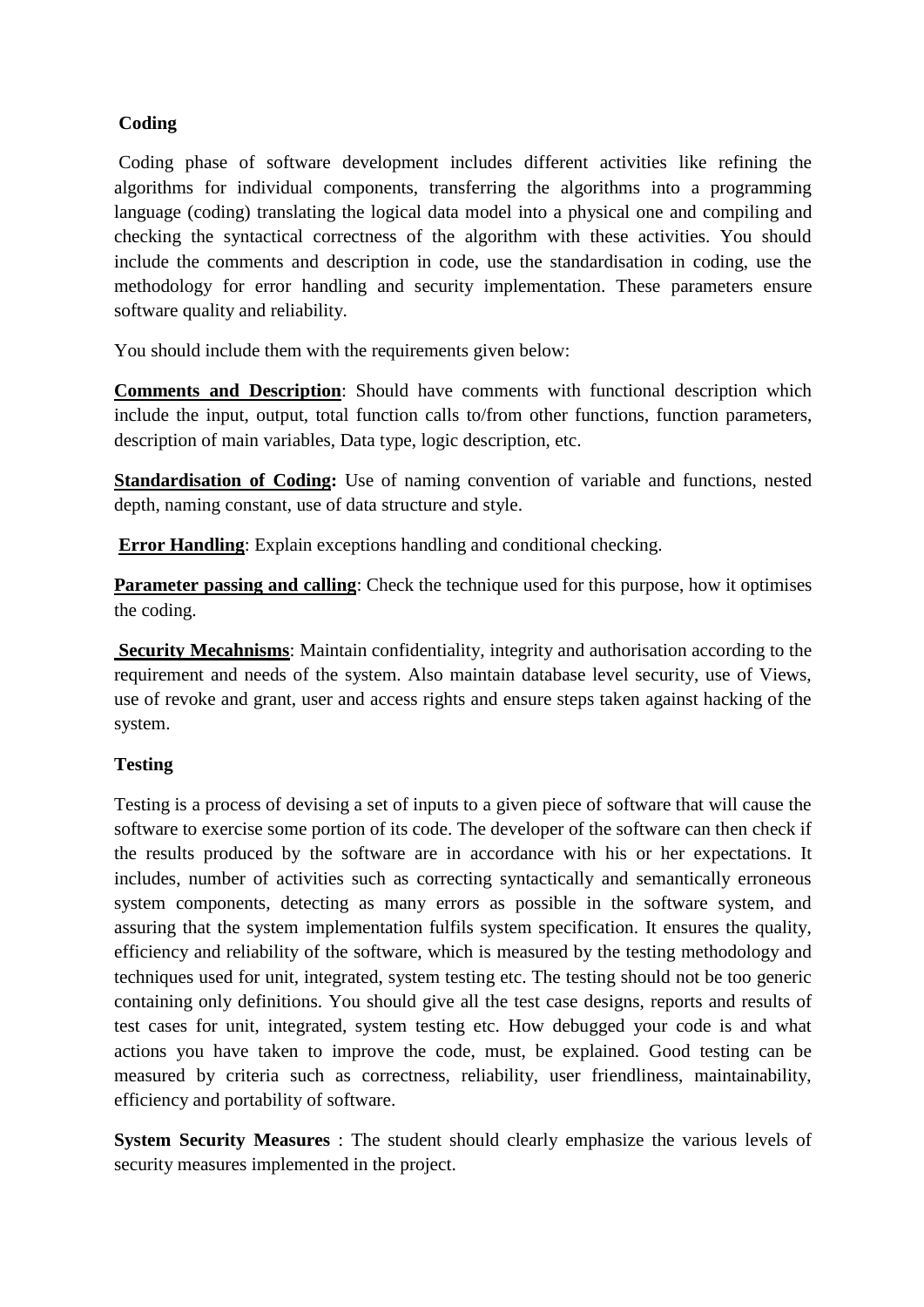**Report Generation** :The project report should include the various sample reports for ready reference.

## **Cost Estimation of the project**

The student needs to incorporate the estimated cost of the project using the suitable mechanism/model given in the Software Engineering. Screen Layouts/Screen Shots/Screen dumps Screen dumps for various screens/user interfaces should also be placed in a proper order in the project report for ready reference.

## **Organisation of the Project Report**

Report organisation improves the professional attitude of writing reports. You should emphasise on the proper binding of the project report, the cover page, page numbering, organisation of content, and proper printout of text and images. Students may be requested to show the demo of the project. Also, you may be told to write the portions of the code for a problem to demonstrate her/his coding capabilities. While appearing for the viva-voce, along with the project report the student should needs to carry the identical copy of the CD of the executable file(s) which s/he submitted at the time of project report.

## **Project Evaluation**

Right from the initial stage of defining the problem, the candidate has to submit the progress reports periodically and also present his progress in the form of seminars (Atleast two over one semester) in addition to the regular discussion with the guide. All the members of the project groups should present their project using PowerPoint slides which will neatly explain the different aspects, stages of the project work in detail.

Components of internal evaluation (by the panel of three members consisting of Coordinator (as chairman) and two other faculties) are as follows:

- Component1- Study Phase activities & Report/Literature survey: 20 marks
- Component2- Design : 20 Marks
- Component3- Methodology : 20 marks
- Component4- Findings/Implementation : 20 marks
- Component 5-Presentation & Defense : 20 marks

Components of external (final) evaluation are as follows:

- Component1-Report of the work : 20 marks
- Component2- Methodology and Content : 25 marks
- Component 3- Findings/Implementation : 20 marks
- Component 4- Presentation & Defense : 20 marks
- Component 5- Viva Voce : 15 marks

Unfair means: Students shall not use unfair means in connection with any of the project synopsis or the project report. No project may be resubmitted if it has already been submitted, wholly or substantially, for another courses or degree of the University, or of any other institution. If anything found so, it will be strictly punished and your registration (for the current semester) will be cancelled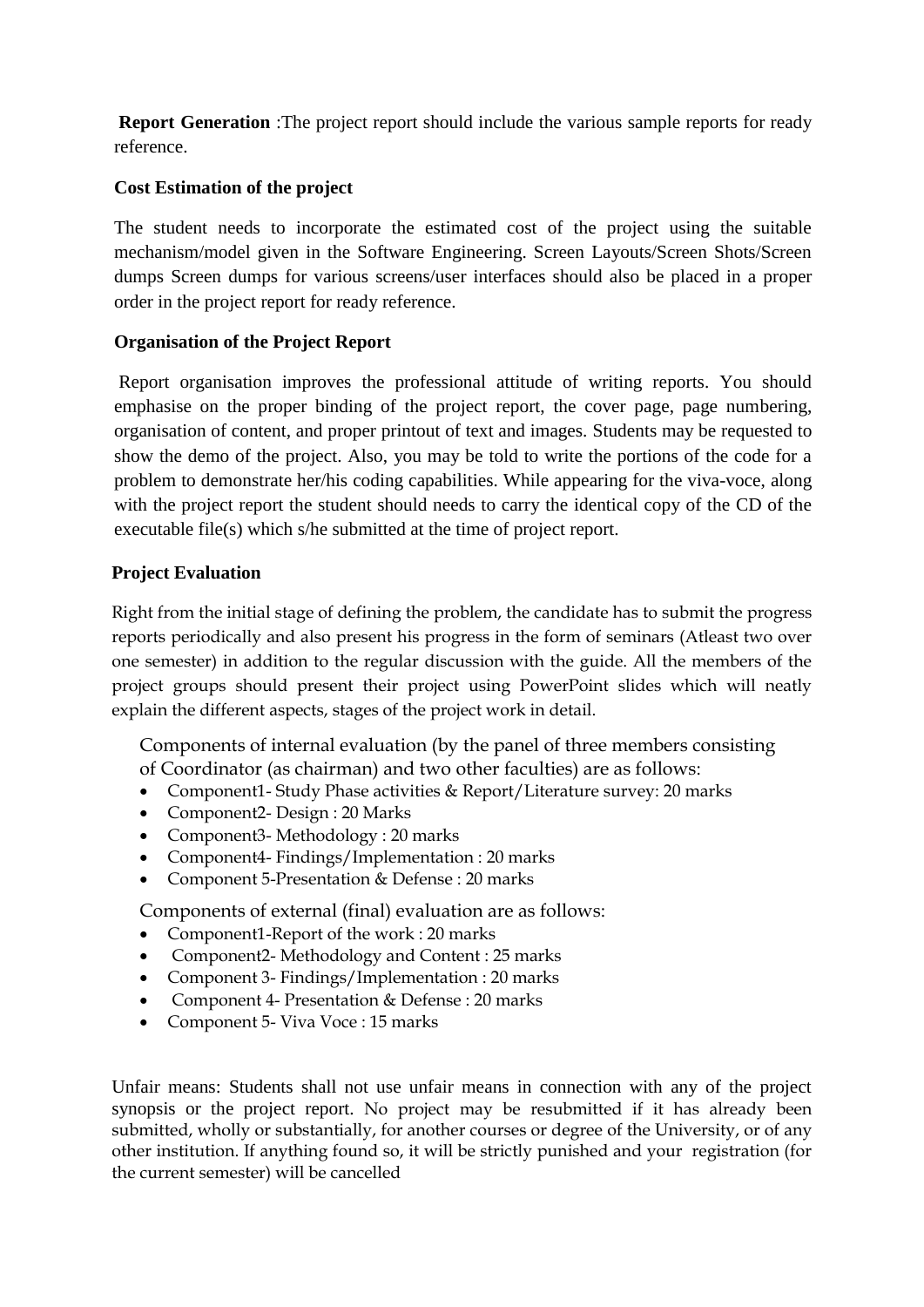## **SOFTWARE AND BROAD AREAS OF APPLICATION**

**FRONT END / GUI Tools** : Visual Basic, Power Builder, X-Windows (X/lib, X/motif, X/Intrinsic), Oracle Developer 2000,VC++, Jbuilder , NetBeans

**RDBMS/BACK END**: Oracle, Ingres, Sybase, Progress, SQL Plus, Versant, MY SQL, SQL Server, DB2, Point base

**LANGUAGES**: C, C++, Java, VC++, C#, eclipse

**SCRIPTING LANGUAGES** PERL, SHELL Scripts (Unix), TcL/TK,

**RDBMS/BACK END** Oracle, Ingres, Sybase, Progress, SQL Plus, Versant, MY SQL, SQL Server, DB2

**.NET Platform** VB.Net, C#. Net, Visual C#. Net, ASP.Net

**MIDDLE WARE (COMPONENT) TECHNOLOGIES** COM/DCOM, Active-X, EJB, WINCE, MSMQ, BEA, MessageQ, MTS, CICS

**UNIX INTERNALS** Device Drivers, RPC, Threads, Socket programming

**ARCHITECTURAL CONCEPTS** CORBA, TUXEDO, MQ SERIES

**INTERNET TECHNOLOGIES** DHTML, Java script, VB Script, Perl & CGI script, Java, Active X, RMI, CORBA, SWING, JSP, ASP, XML, EJB, Java Beans, Servlets, Visual Age for JAVA, UML, VRML, WML, Vignette, EDA, Broadvision, Ariba, iPlanet, ATG, BigTalk, CSS, XSL, Oracle ASP server, AWT, J2EE, LDAP, ColdFusion, Haskell 98, PHP,NetBeans

**NETWORK/WIRELESS TECHNOLOGIES** Blue Tooth, 3G, ISDN, EDGE

**REALTIME OPERATING SYSTEM/ EMBEDDED SKILLS ONX, LINUX, OSEK,** DSP, VRTX, RTXC, Nucleus

**OPERATING SYSTEMS** WINDOWS 2000/ME, WINDOWS NT, WINDOWS XP, UNIX, LINUX, IRIX, SUN SOLARIS, HP/UX, PSOS, VxWorks, AS400, AIX, DOS

**APPLICATION AREAS** Financial / Insurance / Manufacturing / Multimedia / Computer Graphics / Instructional Design/ Database Management System/ Internet / Intranet / Computer Networking-Communication Software development/ ECommerce/ ERP/ MRP/ TCP-IP programming / Routing protocols programming/ Socket programming, Image Processing, Neural Networks, Artificial Intelligence, Cloud.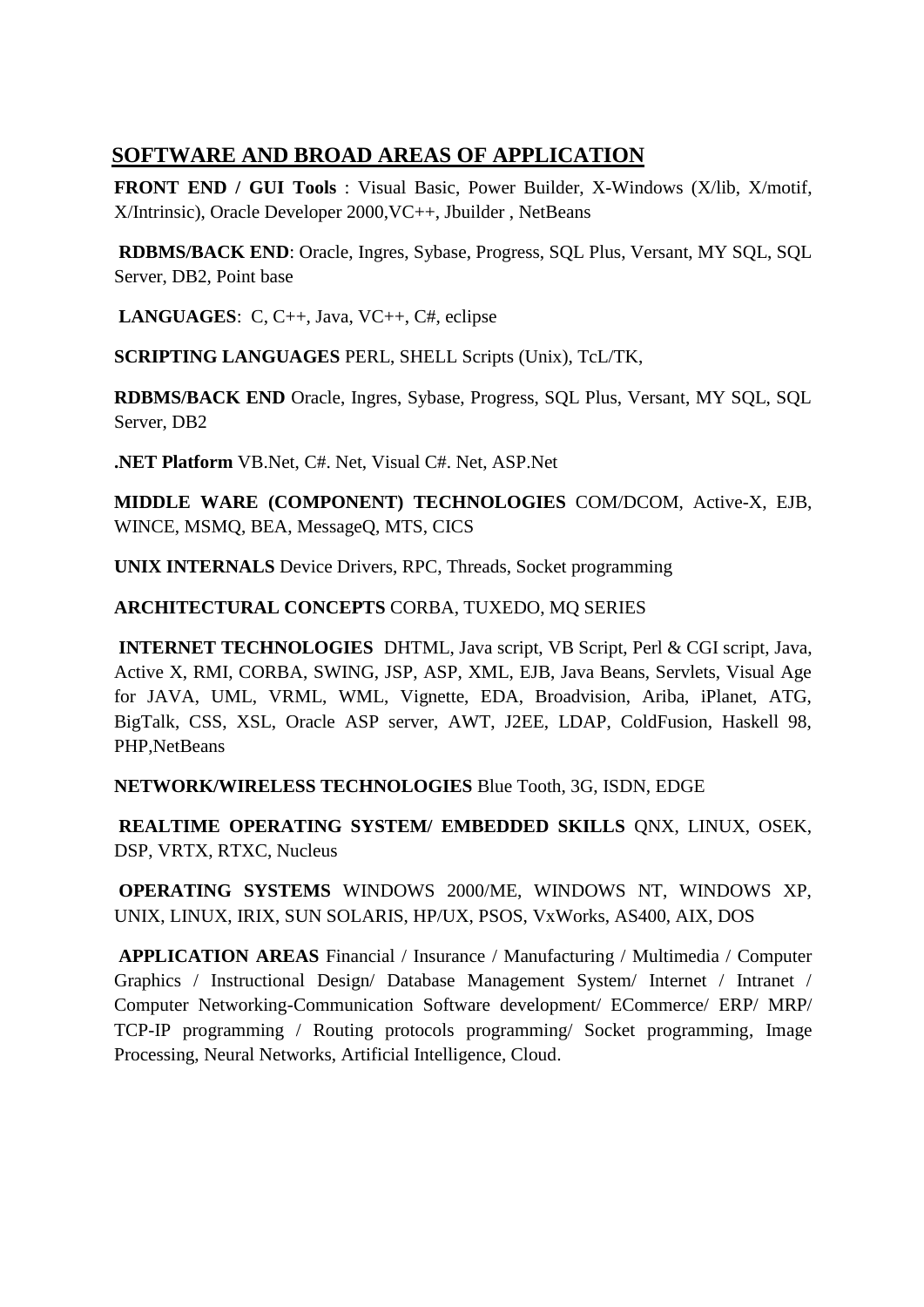NOTE: (i) Projects should not be developed using the old packages like Dbase III plus, Foxpro, Visual Foxpro and MSAccess. Also, projects should not be developed using the combination of Visual Basic as the front end and MS-Access as the back end. The project work should compulsorily include the software development. Latest versions of the software are to be used. The project work should compulsorily include the software development. Physical installations or configuring the LAN/WAN or theoretical projects or study of the systems, which doesn't involve s/w development, are strictly not allowed. (ii) C/C++ languages should not be used for any Information Management System Project for example Hospital/Reservation/Library/School/College Management System etc. (iii) Students can also develop applications using tools/languages/software not listed above, if they are part of latest technologies. Use the latest versions of the software packages for the project development.

#### **Documentation:**

The following are the major guidelines: The final outer dimensions of the report shall be 21 cm X 30 cm. The colour of the flap cover shall be light green. Only hard binding should be done, with title of the thesis and the words "<BRIEF TITLE> MSc(CS) Project Report 200…" displayed on the spine in 20point, Bold, Times New Roman, as in example below. In case the title is too long, a shorter version of it may be used (Like "Image Pro" instead of "Image Pro – An Interactive Image Processing package"). It is highly recommended that Latex be used for documentation.

•The text of the report should be set in 12 pt, Times New Roman, Single Spaced. •Headings should be set as follows: CHAPTER HEADINGS 20 pt, Times New Roman, Bold, All Caps, Centered.

#### **WEB BASED BILLING SOFTWARE: MSC(CS) PROJECT 2019**

1. SECTION HEADINGS 12 pt, Times New Roman, Bold, All Caps, Left Adjusted. 1.1 Section Sub-headings 12 pt, Times New Roman, Bold, Left Adjusted. Titles of Figures, Tables etc are done in 12 point, times New Roman, Italics, Centered.

## **<PROJECT TITLE>**

#### **<STUDENTS NAME>**

#### **<COLLEGE NAME>**

#### **PROJECT REPORT**

Submitted in partial fulfilment of the Requirements for the award of M.Sc (Computer Science) degree of University of Kerala

#### **2016**

*Some general guidelines on documentation stylistics are:*

•Double quotes and single quotes ("", ") should be used only when essential. In most cases words put in quotes are better highlighted by setting them in italics. Eg: This process is known as "morphing". This process is known as *morphing.*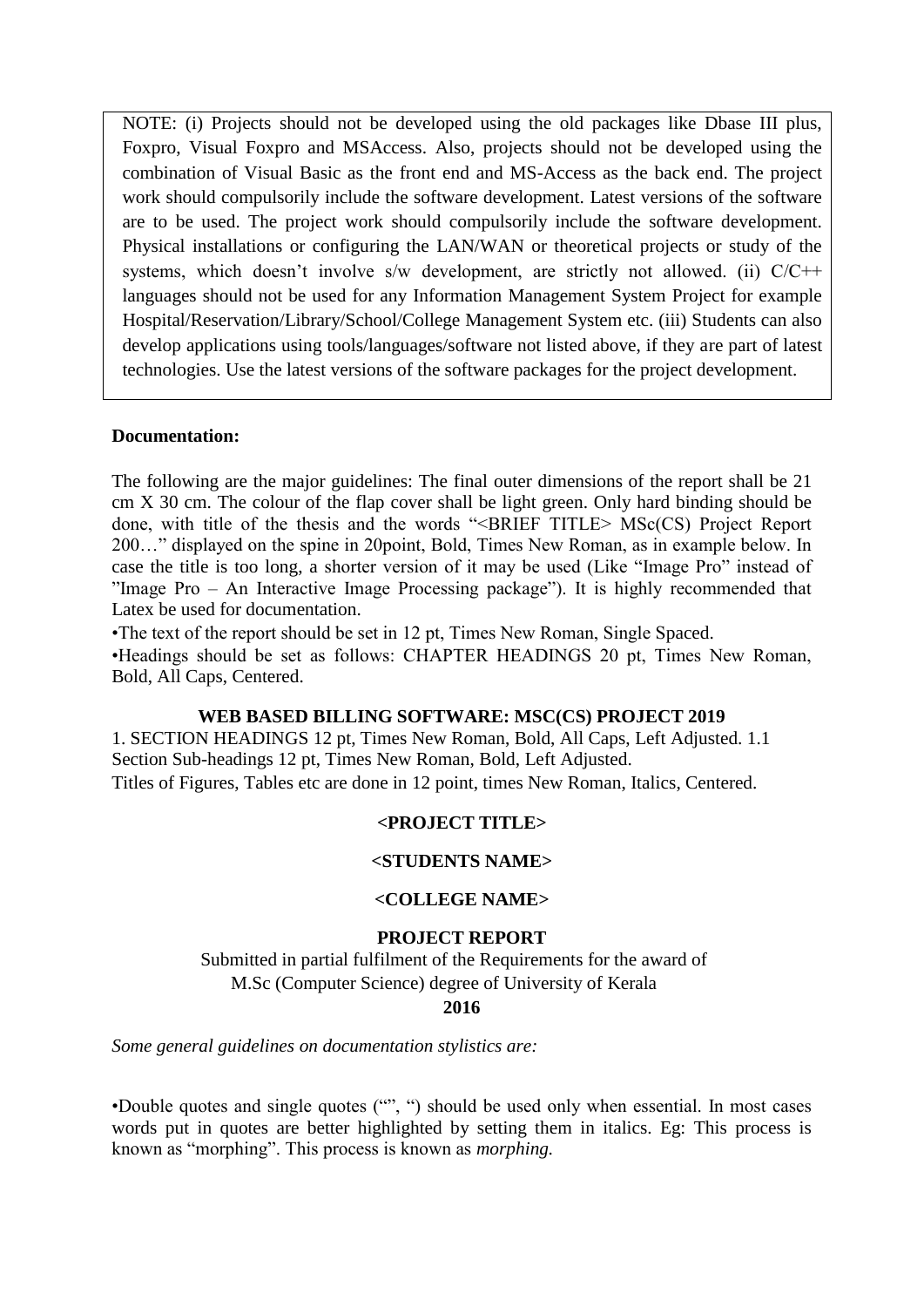•Page numbers shall be set at right hand top corner, paragraph indent shall be set as 3.

•Only single space need be left above a section or sub-section heading and no space may be left after them.

• Certificate should be in the format:

This is to certify that the project report entitled **Example 10 submitted to School of**  $\blacksquare$ **Distance Education , University of Kerala** in partial fulfilment of the requirement for the award of the degree of **MASTER OF COMPUTER SSIENCE ( M. Sc CS) ,** is an authentic and original work carried out by Mr. / Ms. with enrolment no. <u>\_\_\_\_\_\_\_\_\_\_\_\_\_\_\_\_\_\_\_\_\_\_\_</u> and Register Number and under our guidance. The matter embodied in this project is genuine work done by the student and has not been submitted whether to this University or to any other University / Institute for the fulfilment of the requirements of any course of study.

with dated signatures of internal Guide, external guide, and also coordinator of Distance Education Course.

If the project is done in an external organization, another certificates on the letterhead of the organization is required:

"Certified that this report titled.............................is a bonafide record of the the project work done by Sri/Kum ............................. under my supervision and guidance, at the ..................Department of....................(Organization) towards partial fulfilment of the requirements for the award of the Degree of M.Sc (Computer Science) of the University of Kerala".

• References shall be IEEE format (see any IEEE magazine or transaction). Take care in use of italics and punctuation. While doing the project, keep note of all books you refer, in the correct format, and include them in alphabetical order in your reference list. Eg: A book is cited as: Kartalopoulos, S V Understanding Neural Networks and Fuzzy Logic, BPB Publishers, 1996, pp. 21-27. (pp.21-27 indicates that pages 21-27 have been referred. If the whole book is being referred, this may be omitted. If a single page is referred, say 7, it may be cited as p.7 Report writing is NOT a hasty activity done after finishing the project. Students must try to develop the report along with the work, so as to give it flesh and blood. Drafts should be read, modified, spell checked and grammar checked at least thrice during the course of the project and before a final printout is taken, the same may be got approved from the internal guide. The students should send two interim reports to internal guides. This will also help the students in their report writing.

*The Gantt chart, fortnightly progress reports, and team meeting minutes mentioned in section 3.5 should appear as appendix to the project report. Regarding the body of the report, as an indicative Example, the following is given (though students should not attempt to fit every kind of project report into this format):*

–Organizational overview (of the client organization, where applicable)

–Description of the present system

–Limitations of the present system

–The Proposed system- Its advantages and features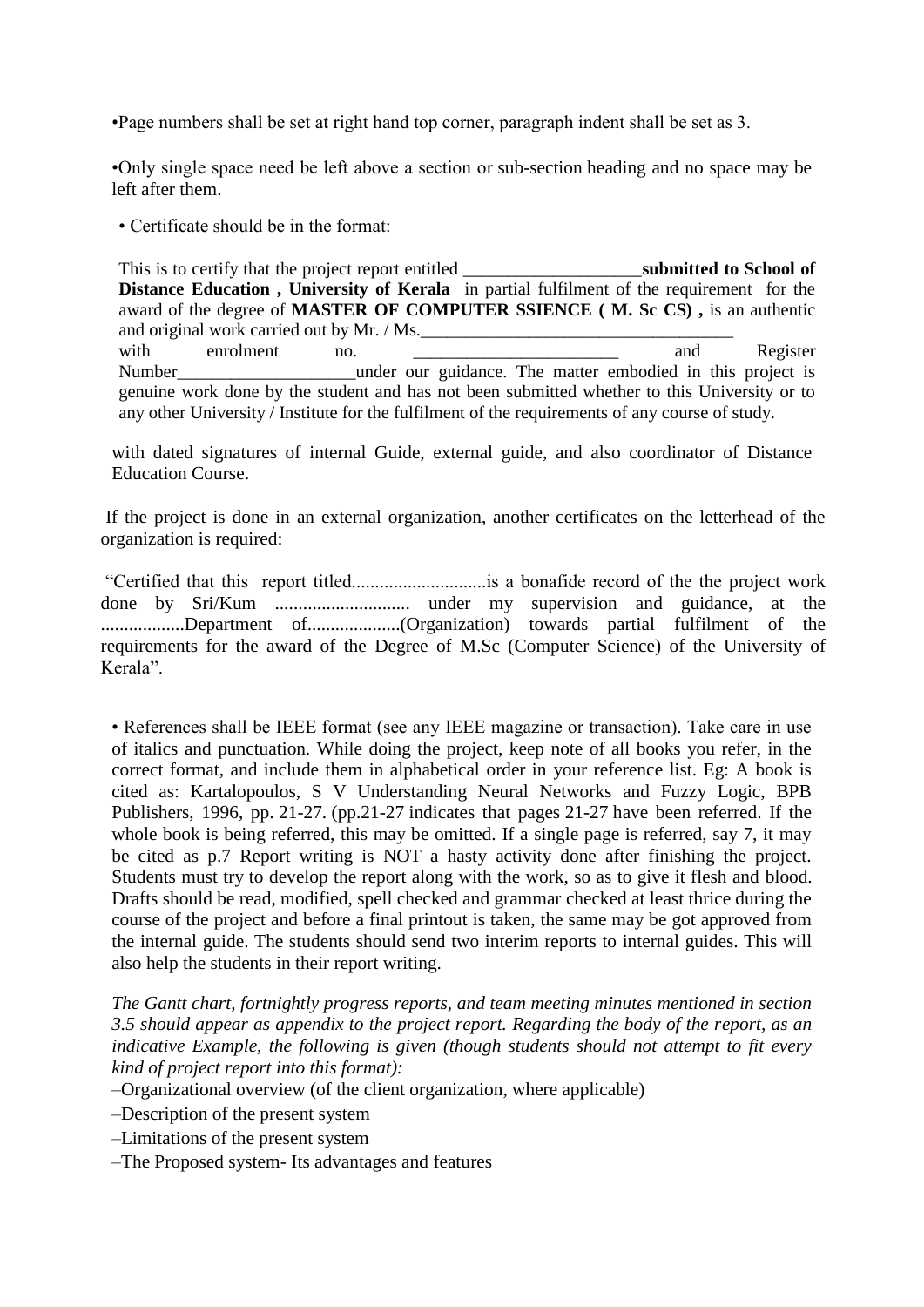–Context diagram of the proposed system.

–Top level DFD of the proposed system with at least one additional level of Expansion

–Structure Chart of the System

–System flowchart

–Menu Tree

–Program List

–Files or tables (for DBMS projects) list. Class names to be entered for each file in OO systems.

–List of fields or attributes (for DBMS projects) in each file or table.

–Program – File table that shows the files/tables used by each program and the files are read,written to, updated, queried or reports were produced from them.

–Reports List with column headings and summary information for each report.

–System Coding and variable/file/table naming conventions

–System controls and standards

–Screen layouts for each data entry screen.

–Report formats for each report.

Program documentation is suggested on the following lines:

- –Program id
- –Program level run chart
- –Program function Explanation
- –Data entry screen (reproduced from system documentation).
- –Report layout (reproduced from system documentations)
- –Program level pseudo code or flowchart.
- –Decision tables, decision trees, with English Explanation where necessary.
- –Program listing
- –Test data
- –Test results.

## **3.8 Methodology:**

Wherever applicable, object oriented approach should be used for software development. The project report should generally contain details of the following steps *(though students should not attempt to fit every kind of project into this format):*

(a)Analysis

- –Study of existing systems and its drawbacks (general)
- –Understanding the functionalities of the system (detailed)
- –Preparation of requirement
- –Conduct of Feasibility study
- –Identification of relevant Objects
- –Abstraction of each object (attributed and methods)
- –Relationship between objects

## (b)Design

- –Design of each subsystems
- –Design of each classes
- –Design of communications between objects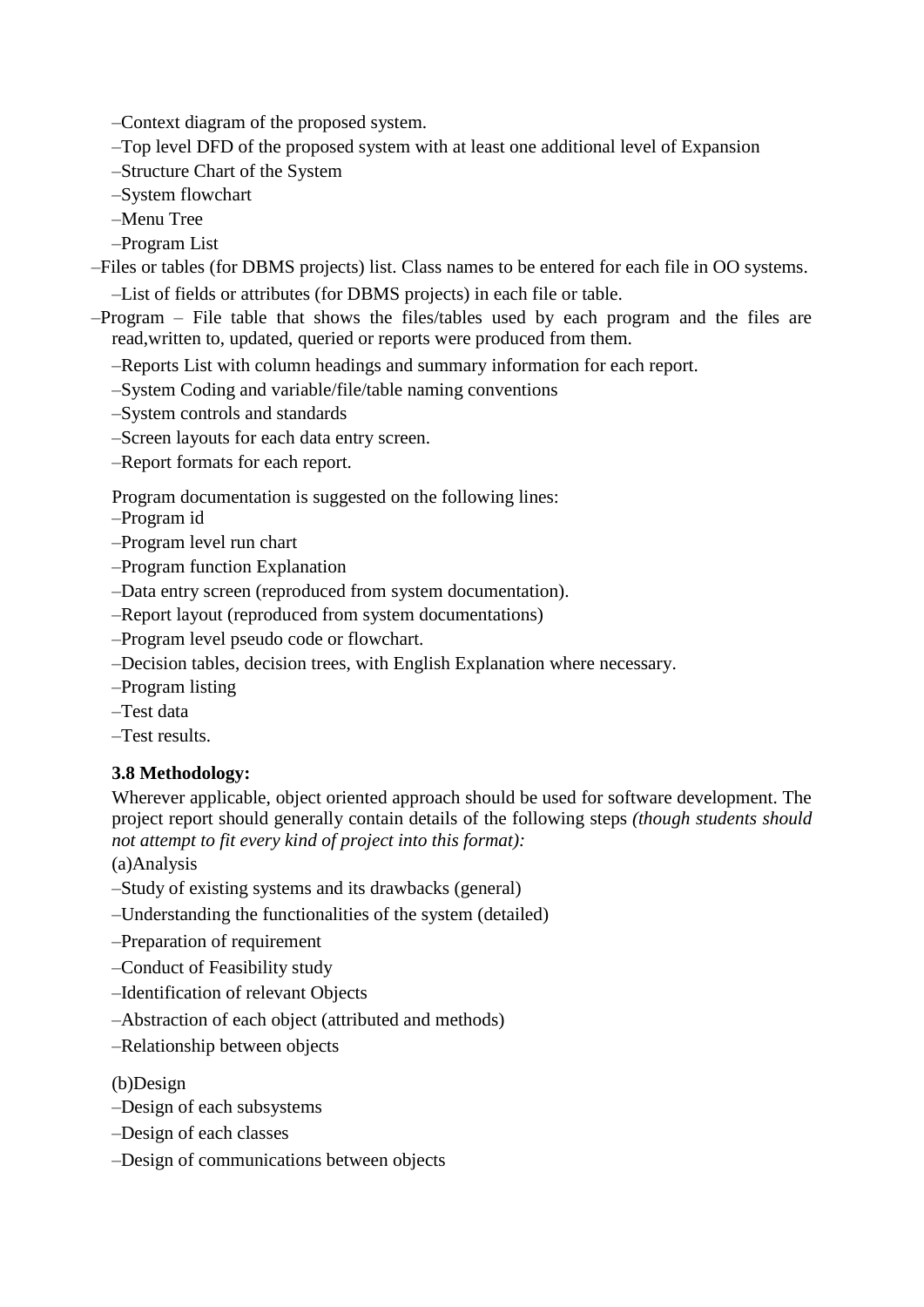–Design of Algorithms for problem solving

–User interface Design

–Any other steps if necessary

(c)Coding and Impletion (d)Testing (e)Security, Backup and Recovery Mechanisms (f)On line help and User Manuals (g)Upgradability Possibilities

**3.9 Project IPR & Utilisation:** The intellectual property rights in all project work done by the students shall vest with the University of Kerala, except in cases where some external organizations seek undertaking from students to concede IPR in all work done in their organization or under their guidance. Where possible, students should attempt to obtain at least a joint IPR for the University. In cases where project works are of public utility, students shall be asked to publish their work including source code and documentation, in so far as their rights are clear.

## **4. REFERENCES**

## **4.1Core**

S A Kelkar, *Software Project Management*, Prentice Hall of India W Alan Randolph, Barry Z. Posner, *Effective project planning and management*, PHI

## **4.2Additional**

Greg Mandanis, *Software Project Management Kit for Dummies*, IDG Books Joel Henry, *Software Project management* Frederic P B, Mythical Man-month, *Essays on Software Engineering*, Addison Wesley David Lamport, *Latex: A document Preparation System*, 2/e, Pearson Education

## **The format of the report is as follows:**

Wrapper

Copy of the wrapper

Declaration by the candidate

**Certificate** 

Certificate from the organization

Acknowledgement

Synopsis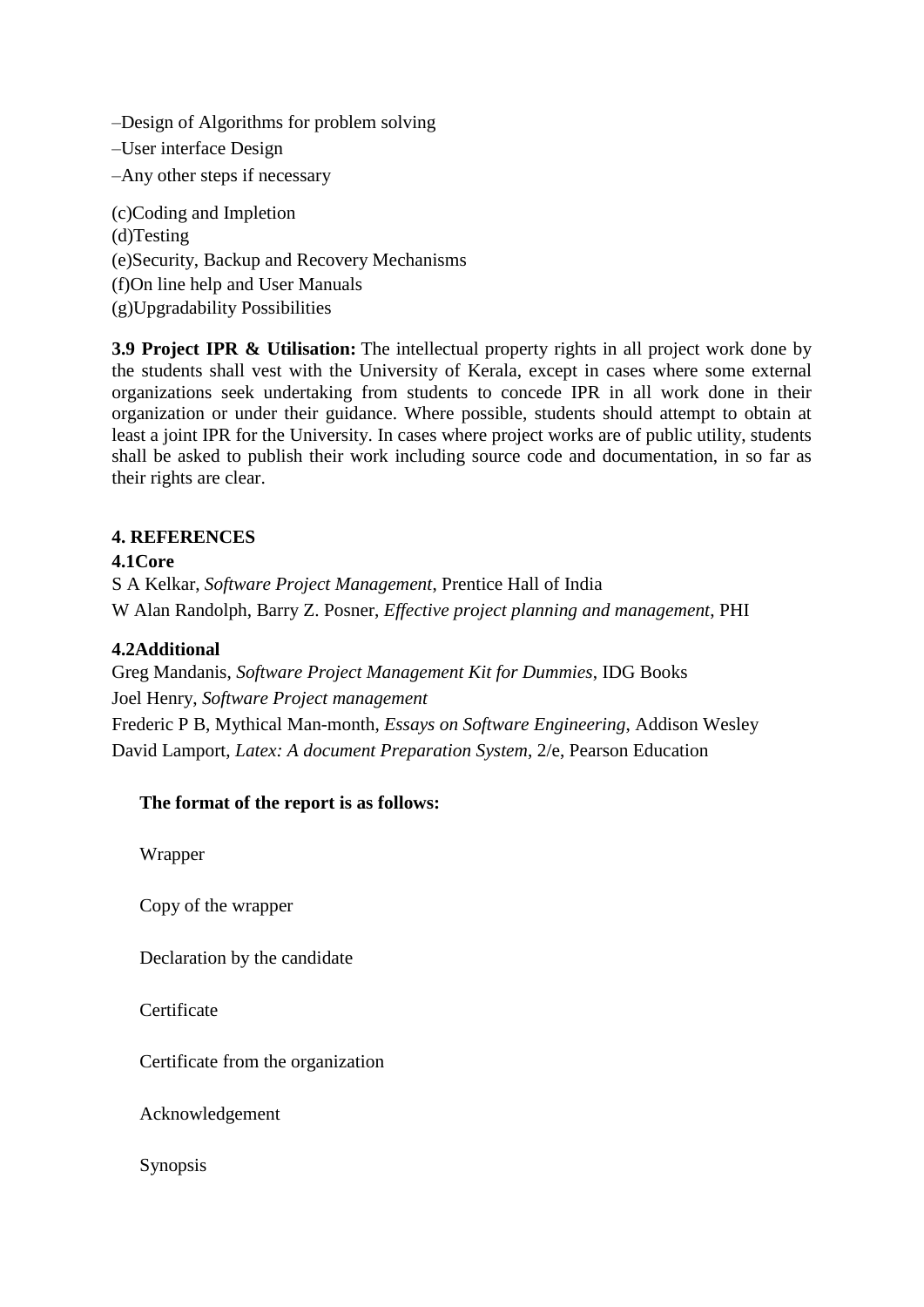Table of contents

**Chapters** 

Bibliography (in the alphabetical order of authors)

#### **Following are the chapters to be included in the final report of the project:**

- 1. INTRODUCTION
- 2. SYSTEM STUDY ANALYSIS
	- a. EXISTING SYSTEM
	- b. PROPOSED SYSTEM
	- c. FEASIBILTY ANALYSIS
- 3. REQUIREMENT ANALYSIS & SPECIFICIFICATION
	- a. FUNCTIONAL & NON- FUNCTIONAL REQUIREMENTS
		- b. USECASE DIAGRAMS
- 4. SOFTWARE DESIGN
	- a. INPUT DESIGN
	- b. OUTPUT DESIGN
	- c. DATA FLOW DIAGRAMS
	- d. SOFTWARE DESIGN
		- i. ARCHITECHURAL DESIGN
		- ii. USER INTERFACE DESIGN
		- iii. PROCEDURAL DESIGN
		- iv. DATABASE DESIGN
- 5. SYSTEM IMPLEMENTATION
	- a. MODULE DESCRIPTION
	- b. IMPLEMENTATION DETAILS
- 6. SYSTEM TESTING
	- a. TEST CASES
	- b. UNIT , INTEGRATION , USER ACCEPTANCE, OUTPUT, VALIDATION
- 7. CONCLUSION & FUTURE ENHANCEMENT
- 8. BIBLIOGRAPHY & REFERENCES
- 9. USER MANUAL

(Screen shots)

WISH YOU ALL SUCCESS IN YOUR FUTURE ENDEAVORS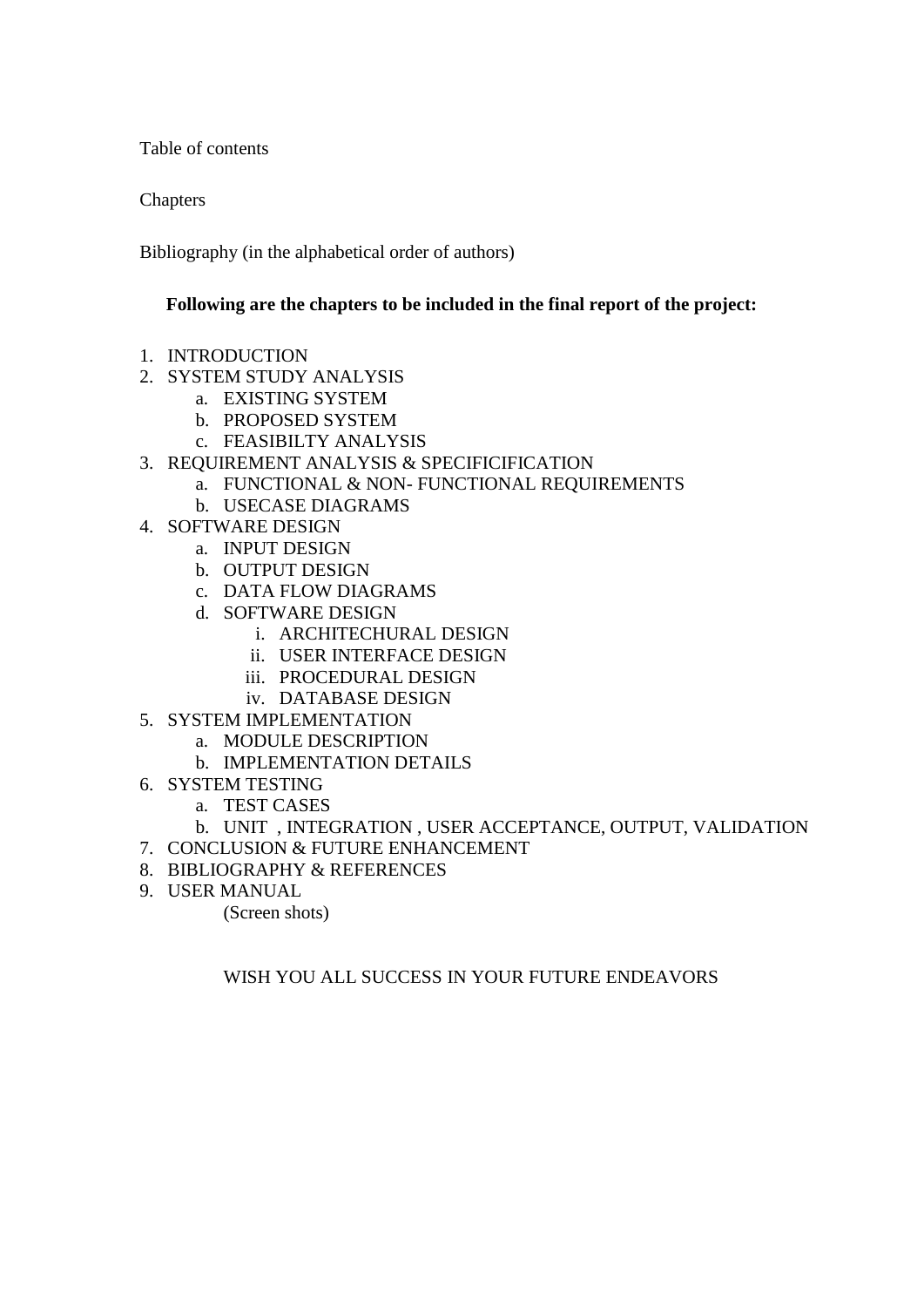# Proforma for the approval of M.Sc CS Project proposal

|                              | Name of Student | <b>Register Number</b> |  |
|------------------------------|-----------------|------------------------|--|
| Project Proposal No:         |                 |                        |  |
| <i>(for office use only)</i> |                 |                        |  |

Title of the Project:

# Name and Address of the guide:

| $\bullet$      |  |                                            |
|----------------|--|--------------------------------------------|
|                |  |                                            |
| $\mathbb{R}^2$ |  |                                            |
|                |  |                                            |
|                |  |                                            |
|                |  |                                            |
|                |  | Ph.D M.Tech M.Sc MCA<br>Signature of Guide |

*(For office use only)*

Approved Not approved

Remarks:

Signature of Coordinator: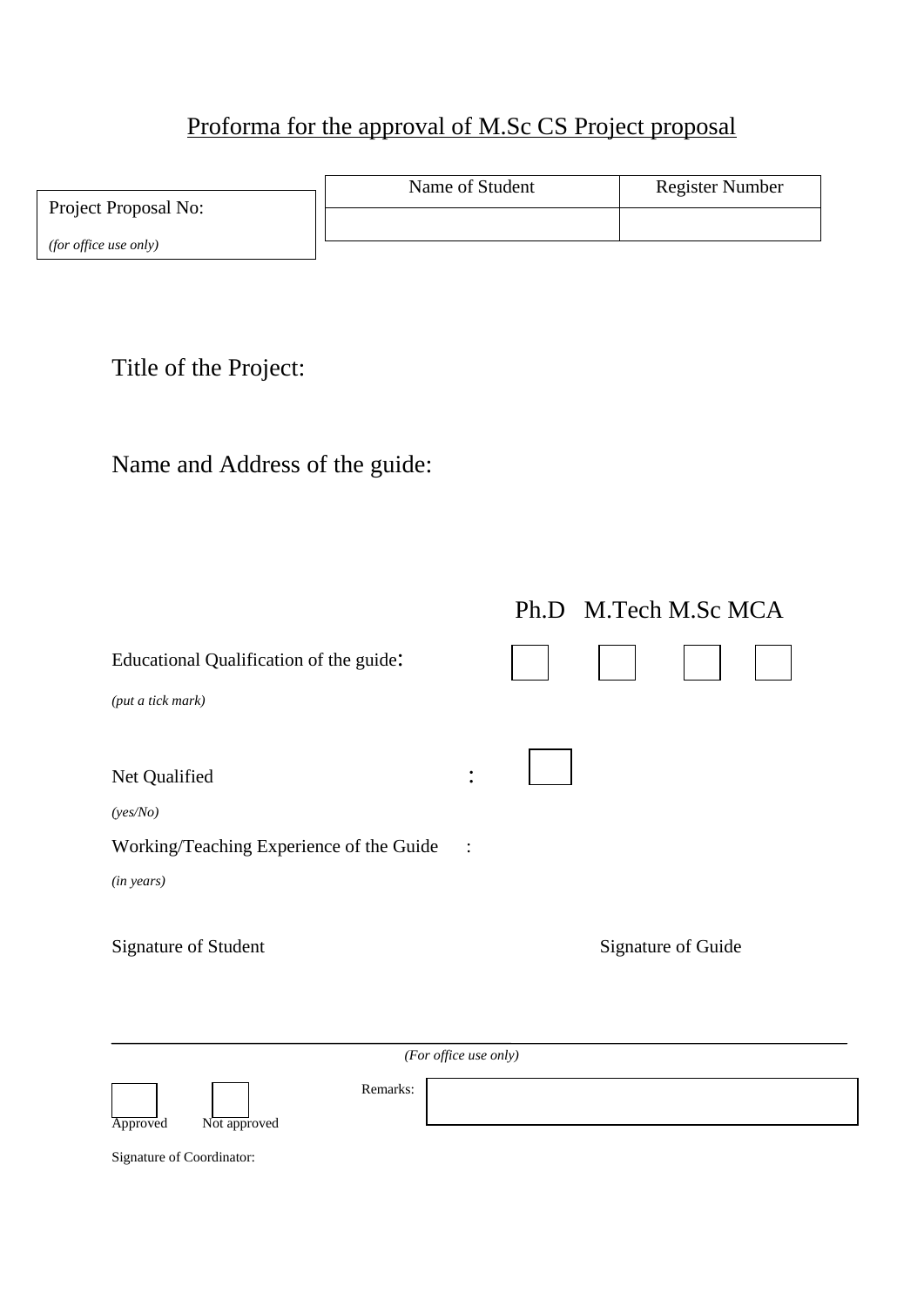|                | IV Semester Msc Computer science(2017-2019) |                       |                  |  |
|----------------|---------------------------------------------|-----------------------|------------------|--|
|                | <b>Guide Allocation for Main Project</b>    |                       |                  |  |
| sino           | <b>Enrollment Number</b>                    | <b>Name</b>           | Guide            |  |
| $\mathbf 1$    | 811171098                                   | MINI VS               |                  |  |
| $\overline{2}$ | 811171006                                   | SADIA SALIM           |                  |  |
| 3              | 811171131                                   | ANJANA R V            |                  |  |
| 4              | 811171085                                   | VICKNESWARAN.G        |                  |  |
| 5              | 811171017                                   | ASHAMOL.S             |                  |  |
| 6              | 811171013                                   | RESHMA.S.R            |                  |  |
| $\overline{7}$ | 811171070                                   | APARNA A              | Krishna.S.S      |  |
| 8              | 811171111                                   | VIPIN DAS V V         |                  |  |
| 9              | 811171110                                   | <b>GREESHMAPV</b>     |                  |  |
| 10             | 811171016                                   | AKSHAYA B BINU        |                  |  |
| 11             | 811171082                                   | ARYA A                |                  |  |
| 12             | 811171035                                   | <b>EBIXON EXPEDIT</b> |                  |  |
| 13             | 811171029                                   | APARNA R K            |                  |  |
| 14             | 811171003                                   | <b>RAGHI R NAIR</b>   |                  |  |
| 15             | 811171069                                   | <b>LALJIM</b>         |                  |  |
| 16             | 811171034                                   | RESHMA.S.S            |                  |  |
| 17             | 811171036                                   | RAHUL.V               |                  |  |
| 18             | 811171041                                   | ARUNPRIYA S G         |                  |  |
| 19             | 811171107                                   | <b>SRUTHY SIVAN</b>   |                  |  |
| 20             | 811171050                                   | <b>MUKESH S</b>       |                  |  |
| 21             | 811171056                                   | AISWARYA DY           | Liji I H         |  |
| 22             | 811171044                                   | <b>AKHIL G</b>        |                  |  |
| 23             | 811171127                                   | Gayathri K. M.        |                  |  |
| 24             | 811171014                                   | <b>RESHMAR</b>        |                  |  |
| 25             | 811171113                                   | KINGSLY V GEORGE      |                  |  |
| 26             | 811171002                                   | SIBI <sub>V</sub>     |                  |  |
| 27             | 811171135                                   | VEENA LEKSHMY M V     |                  |  |
| 28             | 811171129                                   | Vishnu KH             |                  |  |
| 29             | 811171028                                   | ATHIRA V A            | Anila Thankappan |  |
| 30             | 811171027                                   | ANAMIKA J N           |                  |  |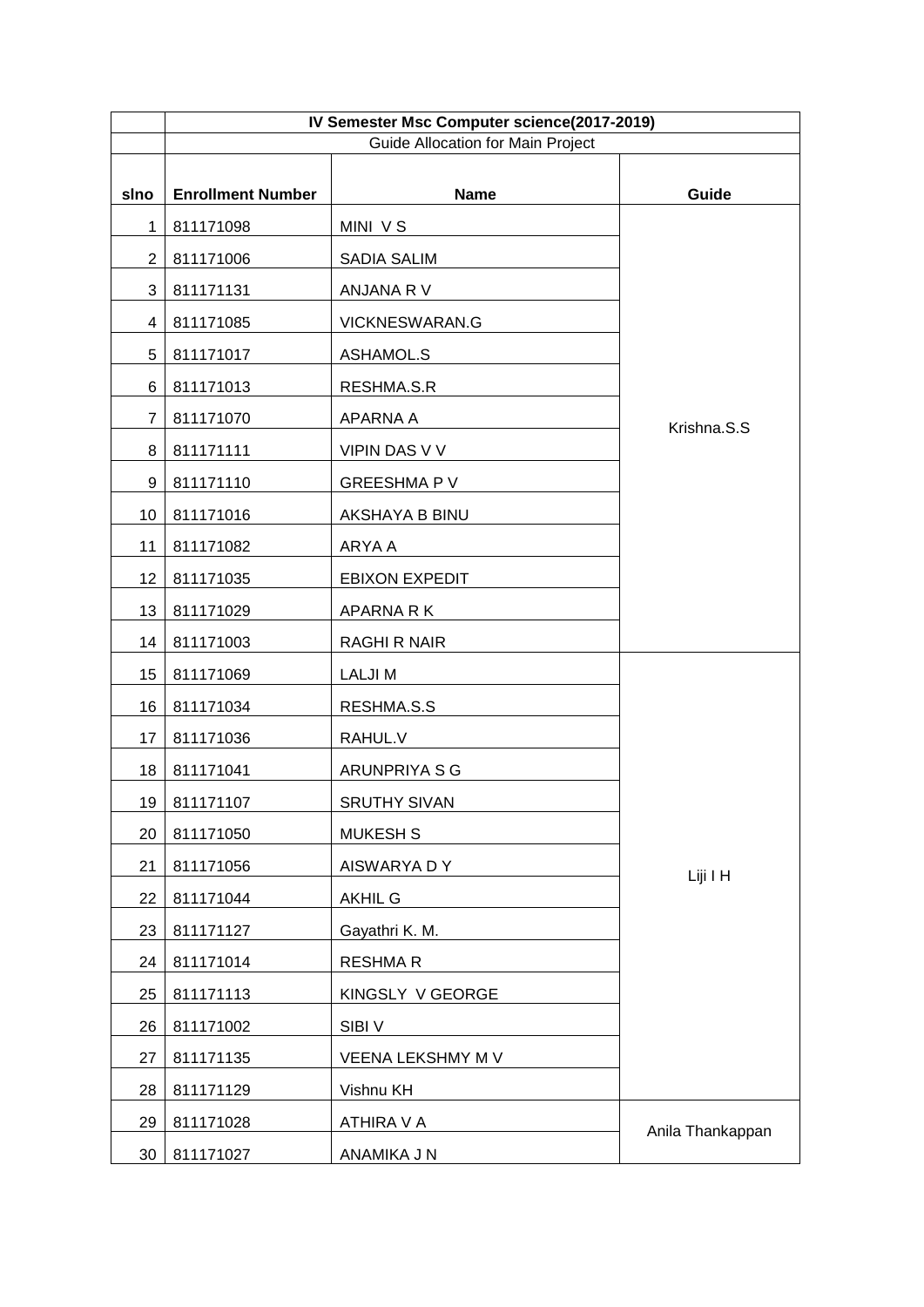| 31 | 811171121    | <b>KRISTEENA</b>         |                |
|----|--------------|--------------------------|----------------|
| 32 | 811171039    | SAIRA H                  |                |
| 33 | 811171099    | <b>HARIKRISHNA S P</b>   |                |
| 34 | 811171096    | DEVI PRIYA MU            |                |
| 35 | 811171010    | SHIFA A H                |                |
| 36 | 811171105    | AKHILA MONY.V            |                |
| 37 | 811171059    | LIJIRAJ M                |                |
| 38 | 811171108    | <b>RESHMA NUJUM</b>      |                |
| 39 | 811171024    | ANUSREE M R              |                |
| 40 | 811171023    | ATHIRA K L               |                |
| 41 | 811171104    | JAYALEKSHMI J R          |                |
| 42 | 811171004    | LEKSHMY L S              |                |
| 43 | 811171005    | LEKHA NAIR.M.S           | Anil Kumar N V |
| 44 | 811171128    | Greeshma John            |                |
| 45 | 811171042    | Amritha.C.Nair           |                |
| 46 | 811171076    | <b>ASWATHY FRANCIS S</b> |                |
| 47 | 811171040    | RADHIKA RAJU             |                |
| 48 | 811171117    | SAJEEV KUMAR S           |                |
| 49 | 811171075    | APARNA VIJAYAN V S       |                |
| 50 | 811171124    | <b>REVATHY S</b>         |                |
| 51 | 811171053    | <b>ESTHER DANIEL</b>     |                |
|    | 52 811171122 | SEENA RANI J             |                |
| 53 | 811171038    | AKSHAY M R               | Ashitha S      |
| 54 | 811171037    | <b>KEERTHIS</b>          |                |
| 55 | 811171057    | AMAL DEV H S             |                |
| 56 | 811171055    | <b>NITHIN SUNIL</b>      |                |
| 57 | 811171046    | SREELEKSHMY G T          |                |
| 58 | 811171047    | HRIDYA KRISHNAN P R      |                |
| 59 | 811171049    | <b>BIJILA S</b>          |                |
| 60 | 811171077    | <b>HELEN S A</b>         |                |
| 61 | 811171052    | <b>SALINI ASHOKAN</b>    | Arun N         |
| 62 | 811171101    | MEERA.M.R                |                |
| 63 | 811171084    | PRAJITHA VIJAYAN         |                |